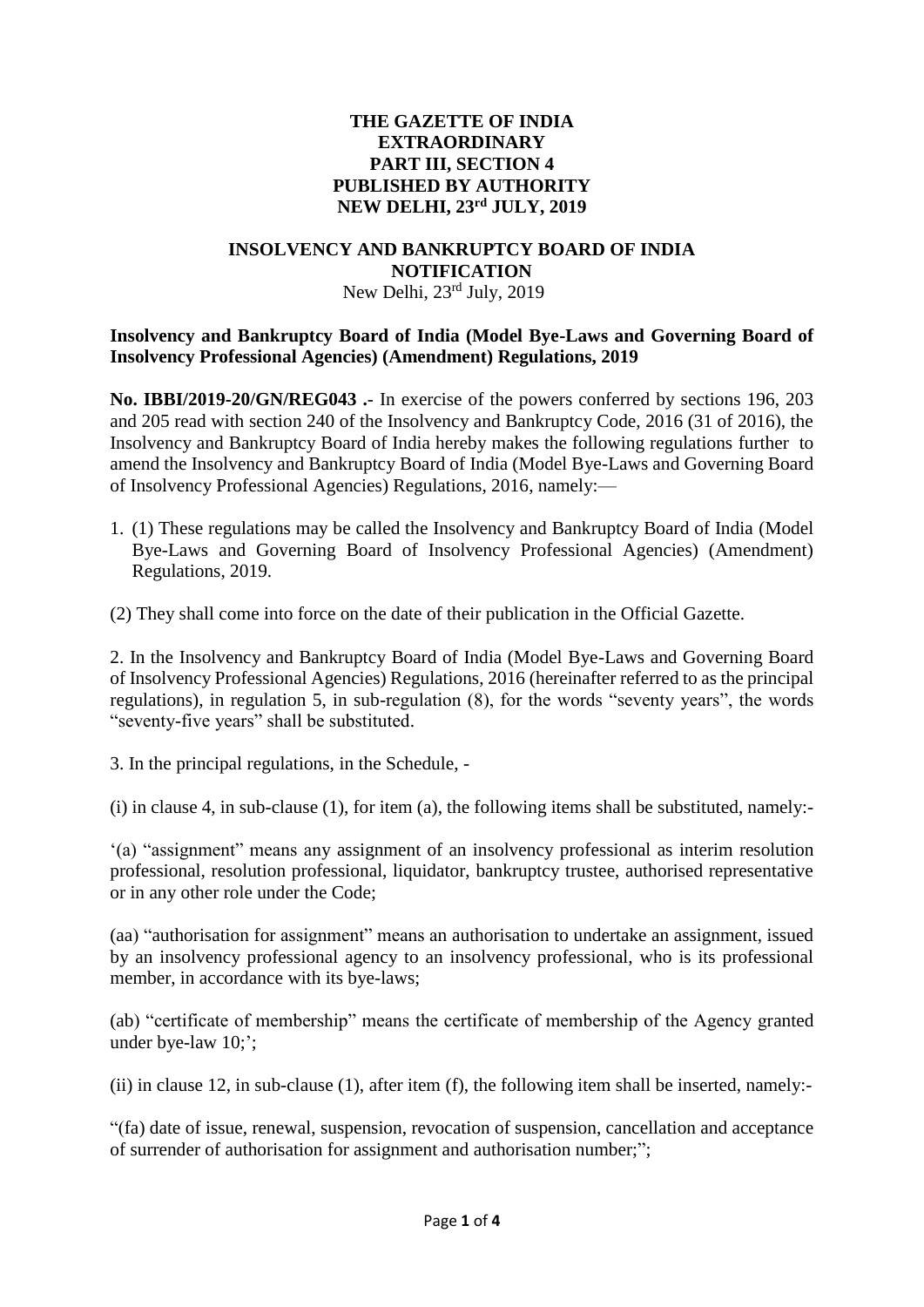(iii) after clause 12, the following clauses shall be inserted, namely: -

# **"12A. Authorisation for Assignment.**

- (1) The Agency, on an application by its professional member, may issue or renew an authorisation for assignment.
- (2) A professional member shall be eligible to obtain an authorisation for assignment, if he-
	- (a) is registered with the Board as an insolvency professional;
	- (b) is a fit and proper person in terms of the *Explanation* to clause (g) of regulation 4 of the Insolvency and Bankruptcy Board of India (Insolvency Professionals) Regulations, 2016;
	- (c) is not in employment;
	- (d) is not debarred by any direction or order of the Agency or the Board;
	- (e) has not attained the age of seventy years;
	- (f) has no disciplinary proceeding pending against him before the Agency or the Board;
	- (g) complies with requirements, as on the date of application, with respect to-
		- (i) payment of fee to the Agency and the Board;
		- (ii) filings and disclosures to the Agency and the Board;
		- (iii) continuous professional education; and
		- (iv) other requirements, as stipulated under the Code, regulations, circulars, directions or guidelines issued by the Agency and the Board, from time to time.
- (3) An application for issue or renewal of an authorisation for assignment, shall be in such form, manner and with such fee, as may be provided by the Agency:

 Provided that an application for renewal of an authorisation for assignment shall be made any time before the date of expiry of the authorisation, but not earlier than forty-five days before the date of expiry of the authorisation.

- (4) The Agency shall consider the application in accordance with the bye-laws and either issue or renew, as the case may be, an authorisation for assignment to the professional member in Form B or reject the application with a reasoned order.
- (5) If the authorisation for assignment is not issued, renewed or rejected by the Agency within fifteen days of the date of receipt of application, the authorisation shall be deemed to have been issued or renewed, as the case may be, by the Agency.
- (6) An authorisation for assignment issued or renewed by the Agency shall be valid for a period of one year from the date of its issuance or renewal, as the case may be, or till the date on which the professional member attains the age of seventy years, whichever is earlier.
- (7) An applicant aggrieved of an order of rejection of his application by the Agency may appeal to the Membership Committee within seven days from the date of receipt of the order.
- (8) The Membership Committee shall pass an order disposing of the appeal by a reasoned order, within fifteen days of the date of receipt of the appeal.";
- (iv) after clause 23, the following clause shall be inserted, namely: -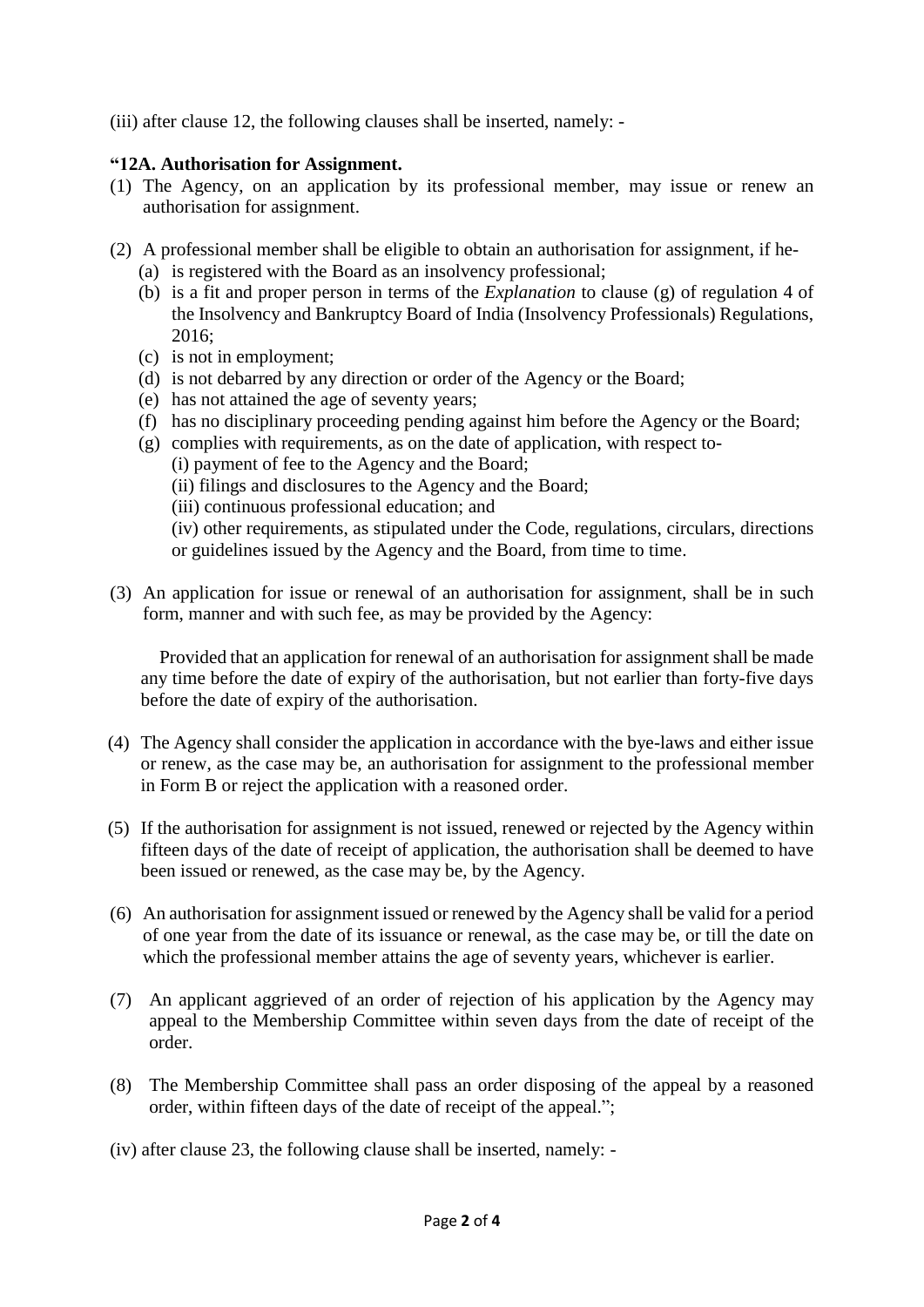"23A. The authorisation for assignment shall stand suspended upon initiation of disciplinary proceedings by the Agency or by the Board, as the case may be.";

(v) in clause 24, in sub-clause (2), after item (b), the following item shall be inserted, namely:-

"(ba) cancellation of authorisation for assignment;";

(vi) for clause 26, the following clause shall be substituted, namely: -

## **"Surrender of Authorisation for Assignment.`**

26. (1) A professional member shall make an application to surrender his authorisation for assignment to the Agency at least thirty days before he-

(a) becomes a person resident outside India;

- (b) takes up an employment; or
- (c) starts any business, except as specifically permitted under the Code of Conduct,

and upon acceptance of such surrender, the same shall be intimated to the Board by the Agency within one working day of acceptance of surrender.

(2) No application for surrender of authorisation for assignments shall be accepted by the Agency, if -

- (a) the authorisation for assignment has been suspended;
- (b) an assignment is continuing; or
- (c) name of the professional member is included in any panel prepared by the Board for undertaking assignment.";

(vii) in the Annexure, after FORM A, the following Form shall be inserted, namely: -

#### **"FORM B**

#### **AUTHORISATION FOR ASSIGNMENT**

(Under bye-law 12A of the Agency's Bye-laws)

No. .......... Date …………

This authorisation for assignment is issued to [insert name], who is enrolled as a professional member of the [insert name of insolvency professional agency] with professional membership no. [insert number] and registered with the Insolvency and Bankruptcy Board of India as an insolvency professional with registration no. [insert number] under the Insolvency and Bankruptcy Code, 2016.

2. This authorisation is valid from [insert date] to [insert date]. / This authorisation is renewed on [insert date] and is valid till [insert date]. (Strike off if not applicable).

> Sd/- For and on behalf of [name of insolvency professional agency]

Place:…………….. Date: www.

> Dr. M. S. Sahoo Chairperson  $[ADVT. ]$